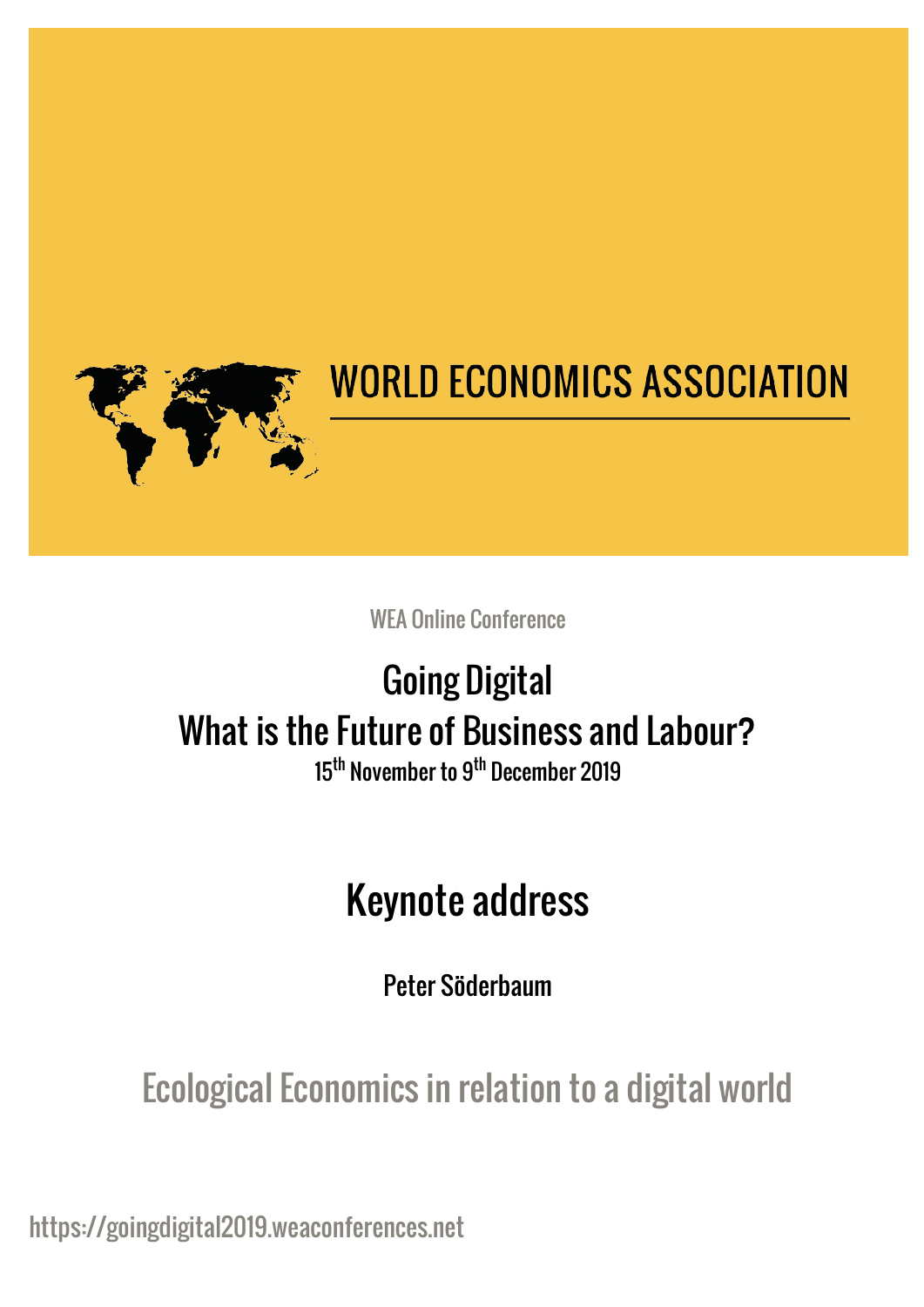#### 2019-11-08

*Paper for WEA-conference November 2019: "Going Digital: What is the Future of Business and Labour?"* 

### **Ecological Economics in relation to a digital world**

Peter Söderbaum Mälardalen University, Västerås, Sweden

#### *Abstract*

The digital revolution has taken place in a social and institutional context dominated by specific conceptual and institutional perspectives. Neoclassical economics and neoliberalism has made monetary profits (in unlimited amounts) and economic growth in GDP-terms legitimate. Today we understand increasingly that sustainable development with the 17 UN sustainable development goals is a partly different idea of progress and ideological orientation.

At issue is now if ecological economics as a different conceptual framework is helpful in understanding and handling this new situation. In the paper elements of ecological economics – including a different definition of economics – are presented. Economics is defined as "multidimensional management of limited resources in a democratic society". It is argued that value neutrality is an illusion and that values have to be dealt with openly.

The conceptual framework proposed can be applied to any industry, be it the oil industry or the digital industry. It is clear however that the latter industry raises issues of a partly different kind, such as surveillance, privacy and security. Pluralism in economics education and a reconsideration of laws regulating limited reliability corporations are among recommendations. The power positions of globally operating companies deserve increased attention.

#### **1. Introduction**

Digital technology is influencing the functioning of our economy and society at large in many ways. Life may be easier at the level of individuals, efficiency in some sense can be improved for businesses and other organizations and economies may grow in terms of GDP. Progress in society can be understood in terms of mainstream neoclassical economics with its specific value or ideological orientation.

Ecological economics is here broadly defined as "economics for sustainable development" where sustainable development is a challenge for all of us. Climate change, loss of biological diversity, pollution of air, land and water are all parts of sustainable development. But in 2015 United Nations sanctioned no less than 17 sustainable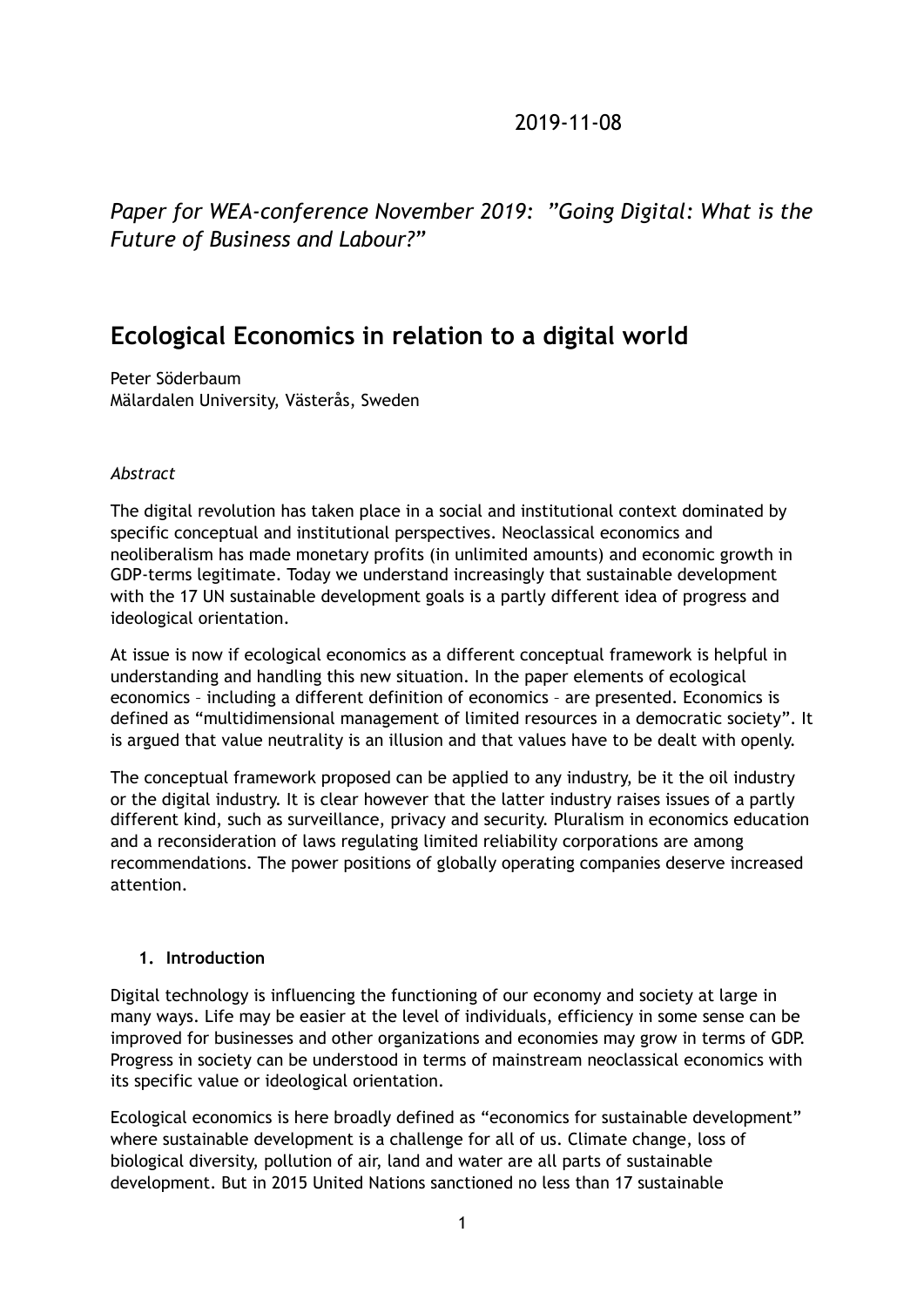development goals (SDGs) where also health, poverty, education, equality, justice and peace were included among indicators of progress in society.

Mainstream neoclassical economics can be used in attempts to understand and analyse the "digital economy". But there are more perspectives than one. As part of a philosophy of pluralism, I am arguing that different kinds of heterodox economics, such as ecological economics, can add to our understanding. And I am even arguing that the dominance – and indeed monopoly – of neoclassical economics in university education and research is part of the problems faced rather than any solution. I am however not saying that one paradigm should completely replace another. We should think in terms of "paradigm coexistence" (Söderbaum, 2000, p.29-30) rather than Kuhnian "paradigm-shift" (Kuhn, 1970). While paradigms coexist, there can however still be "shift in dominant paradigm".

#### **2. Values and ideology in economics and other social sciences**

There is a tendency in mainstream neoclassical economics to claim value-neutrality. Economics is believed to be close to natural sciences where the scholar is standing outside observing what goes on in the economy. It is believed that experiments can meaningfully be carried out to arrive at "evidence-based" results. There is a focus on markets and markets are understood in terms of supply and demand as mechanistic forces.

While reference to more than one perspective can add to our understanding, any ideas about value-neutrality have to be abandoned. Values and ideology are always with us as argued by Gunnar Myrdal:

> "Valuations are always with us. Disinterested research there has never been and can never be. Prior to answers there must be questions. There can be no view except from a viewpoint. In the questions raised and the viewpoint chosen, valuations are implied.

Our valuations determine our approaches to a problem, the definition of our concepts, the choice of models, the selection of observations, the presentations of our conclusions – the whole pursuit of a study from beginning to end." (Myrdal, 1978, pp.778-779)

Rather than arguing that "our valuations determine our approaches" I would say that "our valuations influence our approaches" but otherwise I strongly support Myrdal's arguments about the many more or less conscious choices made by the scholar. Another social scientist, Tanja von Egan-Krieger (2014) who has examined mainstream economics as well as three heterodox schools (institutional economics, feministic economics and ecological economics) refers to "the illusion of value-neutrality" in her book.

Neoclassical economists such as the leading textbook writer, N. Gregory Mankiw sometimes make a distinction between "normative" and "descriptive" statements implying that the latter can be neutral in value terms (2011, p.32). But even descriptive statements are part of some viewpoint or worldview where choices about what to describe have been made.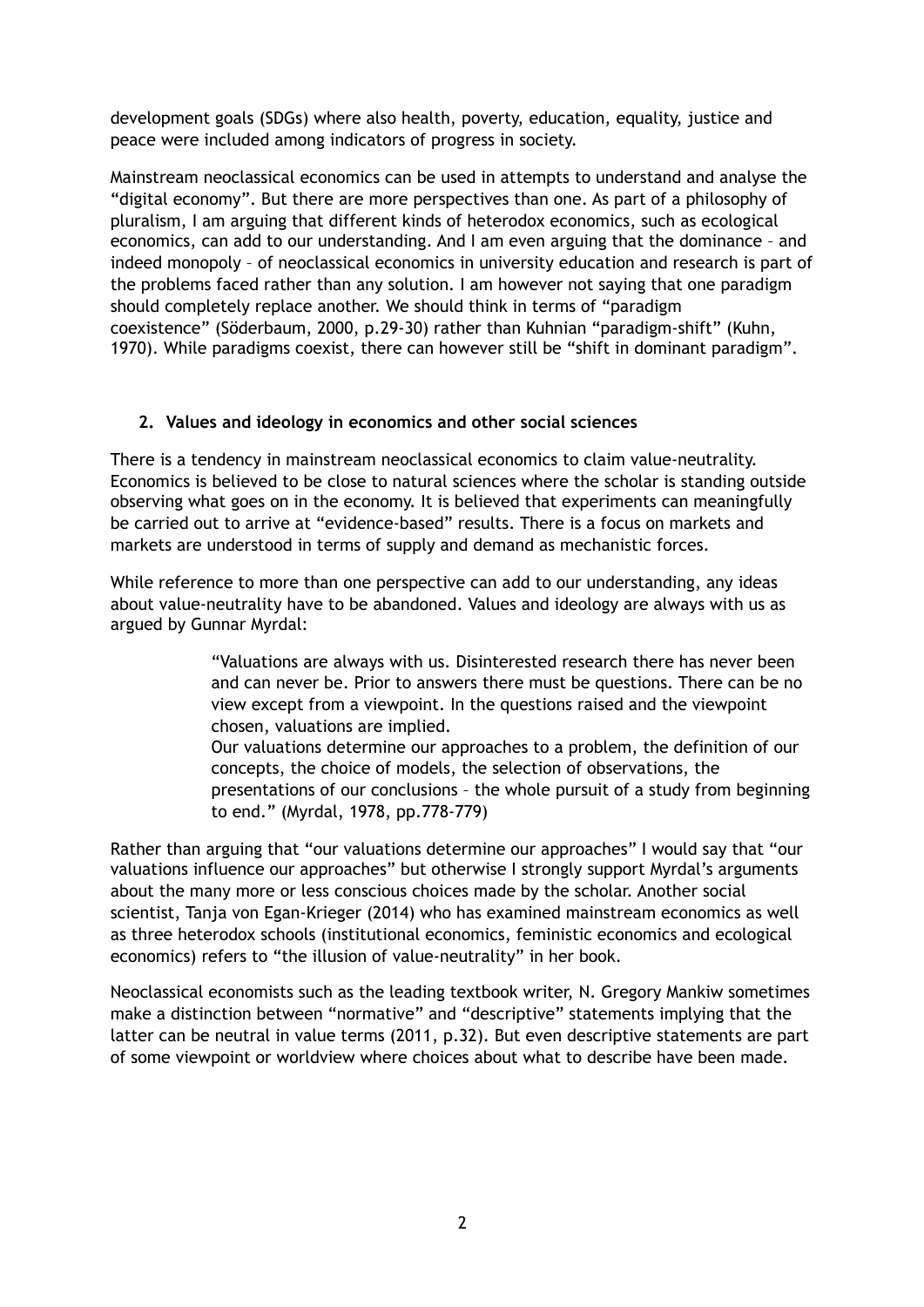#### **3. Mainstream neoclassical economics as conceptual framework and ideology**

In neoclassical theory actors interact mechanistically in markets for commodities, labour and financial capital. Individuals and firms are the main actors but there is also a possibility for elected politicians to influence the working of markets through taxation and other policy measures. This neoclassical paradigm as a whole is specific in ideological terms. Individuals as consumers maximize utility and focus on self-interest with little concern for other people and society at large. Business corporations are similarly assumed to maximize monetary profits referring to narrow interests of shareholders.

Competition will make markets efficient. A market transaction is assumed to be a concern for only two parties and to be good for both of them. Single negative externalities in the sense of impacts on third parties may occur but can easily be handled with the "polluterpays-principle". K. William Kapp – perhaps the first environmental/ecological economist – questioned this simplification and argued that negative impacts on third parties is not a matter of single impacts and interested parties (Kapp, 1950). There are many "externalities" rather than one. Many business corporations systematically externalize negative impacts on society at large as a way of reducing their monetary costs and increase profits. Costs are shifted from the firm to specific others or society at large.

Neoclassical economists prefer mathematical presentations of their models. Only that which can be counted counts, it appears. The monetary dimension is at the heart of these models with prices in monetary terms, incomes for individuals, profits for firms and taxes for communities at the local and national levels. In relation to the multifaceted nature of the real world, this can be referred to as cases of "monetary reductionism".

Let us focus on the assumption that firms maximize monetary profits. This is admittedly an assumption but repeating this assumption and the analysis that follows in education and research certainly contributes to legitimize a focus on monetary profits at the expense of all other impacts and ideological orientations. This ideological focus in the economics discipline is presumably welcomed by many business leaders in different industries, the digital one included.

Investments in infrastructure such as roads, harbours, dams and other energy systems are often prepared with neoclassical Cost-Benefit Analysis (CBA). This analysis is built on a "trade-off philosophy" where all kinds of impacts can be traded against each other. This "trade" or exchange takes place in market terms and is specific in ideological terms. In relation to sustainable development the same trade-off philosophy has led to "compensation schemes" for  $CO<sub>2</sub>$  emissions and other environmental impacts. Individuals and organizations that contribute to  $CO<sub>2</sub>$  pollution can continue to do so if they purchase pollution rights in the sense of paying a sum of money for each unit of pollution to a company specializing in compensation business (by claiming to reduce actual pollution at some other place, often in developing countries where reducing pollution is said to be cheaper than at home). "Markets for pollution permits" is another example of policy proposals from neoclassical economists built on the trade-off philosophy. Such a market at the European Union level has failed according to those who want a strong climate policy. Again these schemes or mechanisms are probably welcome for actors who want to downplay the negative sides of their activities and delay action.

While neoclassical economists understand that some parts of Gross Domestic Product (GDP) hardly can be regarded as elements of progress in the society, GDP still plays a role in discourses about the development of national economies. There seems to be a need to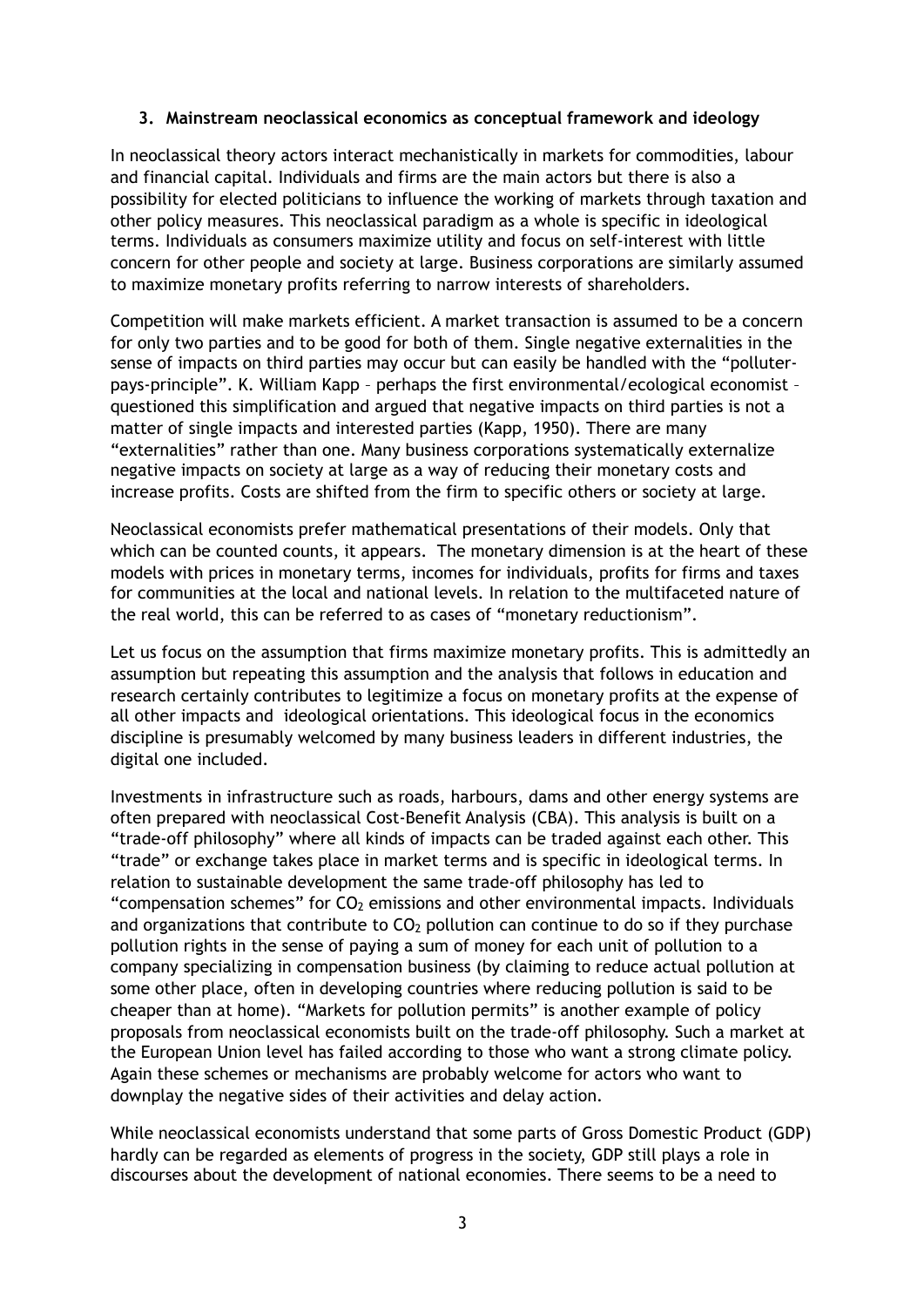measure progress in one-dimensional terms. Again monetary reductionism is challenged by sustainable development.

My point here is not that neoclassical theory and analysis should be completely abandoned but that this theory and analysis is specific in ideological terms. And in a democracy, ideological orientation should be open to dialogue. The ideological orientation and analysis of neoclassical theory and method has certainly served many actors in the economy who through education and political pressure have been indoctrinated into a specific belief system. The problem now is that we are locked into this belief system with connected institutional framework in a situation where an increasing number of actors realize that competing ideological orientations have to be considered and are very much needed. In a democratic society the least we can do is to open the door for a dialogue with those who believe in other ideas about business, the economy and society at large.

In order to demonstrate and reveal the ideological elements in one paradigm, the best approach is perhaps to compare it with another paradigm. This is why we now turn to attempts to articulate ecological economics as an alternative.

#### **4. Reconsidering economics and the economy**

Textbooks in neoclassical economics define economics as "the study of how society manages its scarce resources" (Mankiw 2011, p.2). This management of resources is relevant both for the microlevel of individuals (households) and firms and for the macrolevel of communities, for example the national government. A conceptual framework for decision-making is proposed where analysis is carried out mainly in monetary market terms. The idea of scarcity then refers mainly to monetary or financial limits. Monetary costs and revenues (benefits) are identified, valued at market prices and aggregated to arrive at present values or other optimal solutions. In CBA attempts are made to assess impacts in actual market terms. Impacts referring to future periods are discounted (since actors are believed to value present impacts more than future impacts). It is easily understood that a concerned environmentalist thinking in terms of future generations, will find this whole process repugnant.

As a view more in line with the previous reasoning about ecological economics, economics is defined as: "Multidimensional management of limited resources in a democratic society" (Söderbaum, 2017, p.22) The imperatives of sustainable development with the 17 UN SDGs tell us that development needs to be understood in multidimensional terms and that nonmonetary impacts should be considered in their own right rather than being transformed to a monetary dimension. To claim value-neutrality for prices of each impact in such a transformation process is not possible. The trade-off philosophy of neoclassical analysis is simply rejected.

Another reason to reject the trade-off philosophy has to do with the phenomenon of inertia in different non-monetary dimensions. Actually, all kinds of non-monetary dimensions can be analysed in terms of possible inertia in the forms of irreversibility, lockin effect, path dependence, commitment etc. ( Söderbaum 1973, Brown et al., 2017). As I see it, the dominance of the "trade-off philosophy" in governance has been a barrier to constructive climate policy. Similarly, irreversibility is an issue for the mining of minerals used in the digital industry or for other purposes. Such limits in non-monetary terms need to be carefully considered.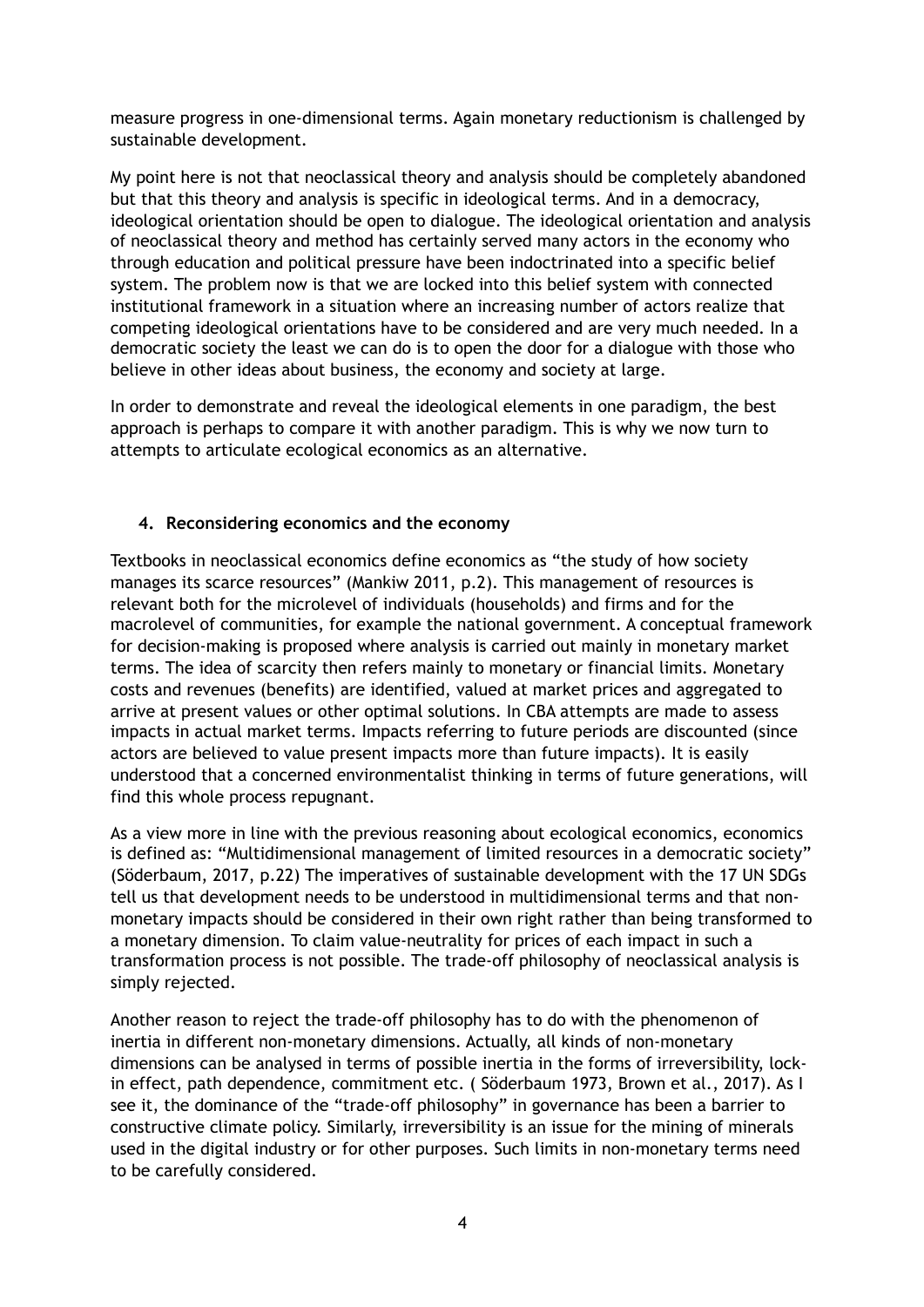Nicholas Gergescu-Roegan is one of the early ecological economists. In his book from 1971 "Entropy Law and the Economic Process" he focused on energy issues and pointed to the irreversible degradation of natural resources that follows from economic processes like production and consumption. This study of physical natural resources is of interest although one sometimes gets the feeling of being faced with a new conceptual and ideological dogmatism in energy terms comparable to monetary Cost-Benefit Analysis. According to the alternative definition of economics here suggested, relevant phenomena of inertia are not limited to physical processes but potentially refer to all kinds of dimensions. Cognitive and emotional commitments of specific actors are one example. Such commitments may play a positive or negative role in relation to specific ideas of progress of a particular actor.

Why reference to a democratic society in the alternative definition of economics? In a democratic society there are more voices than one, more ideological orientations than one and more political parties than one. Economics is always "political economics" and assessment of projects at the level of government or society is always a matter of ideological orientation. Instead of neoclassical analysis of a technocratic kind, the purpose becomes rather one of "illuminating" an issue or decision situation in a many-sided way. To this we will return.

Neoclassical economists tend to perceive the organization of society in terms of division of labour. University departments of economics focus on markets and financial issues while other disciplines may deal with issues of ecosystems, psychology, ethics etc. Ecological economists (among others) point to the dangers of such reductionism and division of responsibilities. For ecological economists ecosystems are fundamental parts of the economy and should not be dealt with as "externalities" (Costanza ed. , 1991).) All kinds of impacts expected to follow from the implementation of a project are here considered as "economic" impacts. Ecological impacts are economic impacts (of a non-monetary kind) and social impacts are similarly economic impacts. An understanding of the economy can therefore not be limited to money and markets with connected institutional arrangements.

#### **5. Elements of a conceptual orientation for ecological economics**

When searching for an alternative conceptual framework or paradigm to that of neoclassical theory and method, one strategy is to start from concepts that are essential parts of neoclassical theory and then ask questions of the following kind:

- What is the alternative to the neoclassical view of human beings?
- What is the alternative to the neoclassical view of organizations?
- What is the alternative to the neoclassical view of decision-making?
- What is the alternative to the neoclassical view of markets?
- What is the alternative to the neoclassical view of assessment of projects at the community level?

In this way elements of an alternative theoretical perspective to neoclassical theory and method (that can add to the understanding offered by neoclassical theory) will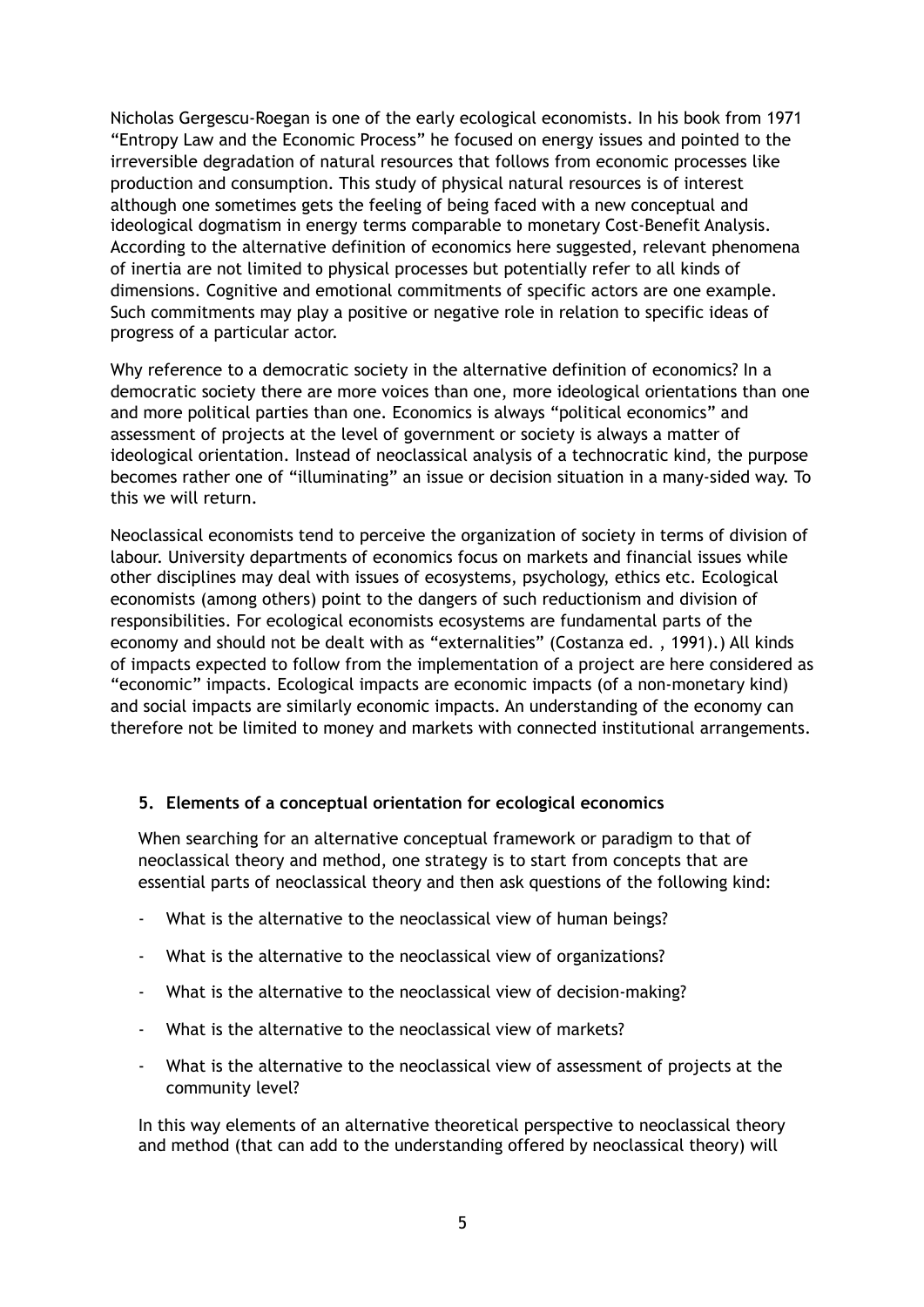possibly emerge. As a first step, however, I will point to the role of "ideology" and "ideological orientation" as part of the alternative perspective.

#### **5.1."Ideology" and "ideological orientation" as key concepts**

According to Myrdal cited earlier values are always with us. Economics, whether neoclassical or institutional, is always "political economics". In political dialogue, ideology plays a role. Representatives of political parties (and other actors) often refer to their ideologies when turning to us as citizens for support with their ideas and proposals for action. As citizens (and in other roles) we respond in one way or other by accepting or rejecting the arguments. This in turn suggests that also we as citizens refer to something that can be referred to as ideology.

Not many economists refer to ideology in their writings but Douglass North is one:

By ideology I mean the subjective perceptions (models, theories) all people possess to explain the world around them. Whether at the microlevel of individual relationships or at the macrolevel of organized ideologies providing integrated explanations of the past and the present, such as communism or religions, the *theories* individuals construct are *colored* by normative views of how the world should be organized (emphasis in original) (North, 1990, p.23)

Another respected economist and philosopher, Joan Robinson, who uses the concept ideology is Joan Robinson. She points to the relations between dominant economic doctrines and dominant political ideas or ideologies, suggesting that not only politicians but also economists influence politics in what can be considered as conservative or radical directions:

> We must go around to find the roots of our own beliefs. In the general mass of notions and sentiments that make up an ideology those concerned with economic life play a large part, and economics itself (that is the subject as it is taught in universities and evening classes and pronounced upon in leading articles) has always been a vehicle for the ruling ideology of each period as well as partly a method for scientific investigation (Robinson, 1962, p.1)

In my judgment the ideological orientation of neoclassical economics is close to neoliberalism as political ideology. Just as neoclassical theory is dominant in economics, a kind of market fundamentalism plays a leading role in politics. The present situation in Sweden is a good example of similarity between the ideology built into neoclassical economics and the ideology of the present coalition of political parties in governance.

Ideology is a contested concept (Connolly, 1993) in the sense that it can be understood in more ways than one. Here it is explained as a means-ends relationship. It is about where you are (present position), where you want to go (desired future positions) and how to get there (strategy). Rather than referring to ideology, one can use the word "worldview". An ideology can even be formulated as a "narrative" i.e. as a story about the present situation and desired development patterns.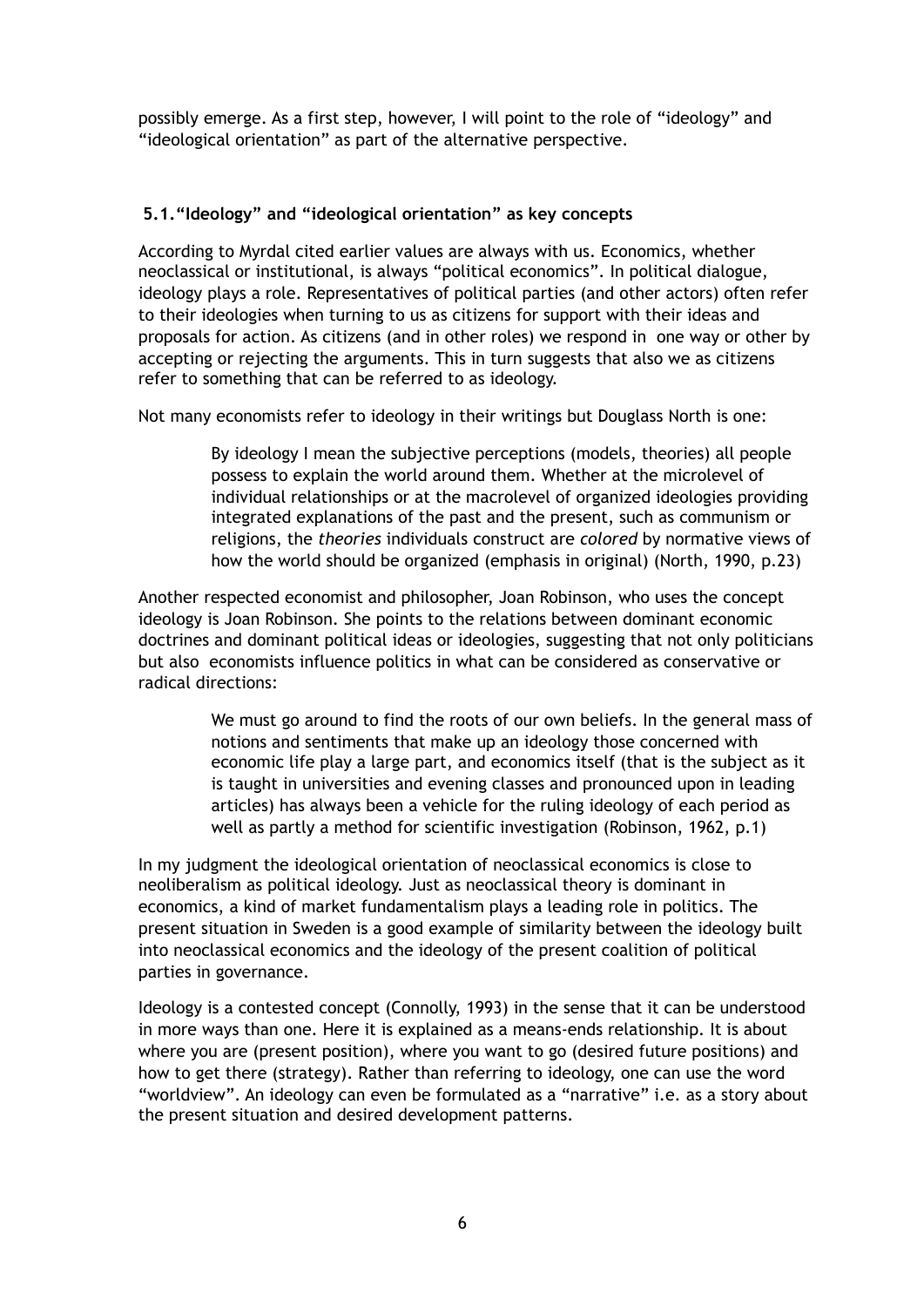#### **5.2. Political Economic Person and Political Economic Organization assumptions**

What is the alternative to the neoclassical view of the individual, i.e. the assumptions of Economic Man (or Homo Oeconomicus)? This person is related to markets of different kinds in a mechanistic way and pursuing self-interest rather than being concerned about other people in the present generation or in future generations.

As an alternative, a Political Economic Person (PEP) is assumed, i.e. an actor and political being guided by her/his ideological orientation. This ideological orientation of the individual is something to be investigated rather than taken as given. It can be narrow of broad, short-sighted or include concern for future generations. The individual is encouraged to participate in a democratic society. Participation can take place both as part of market and non-market relationships.

A human being is furthermore understood in socio-psychological terms. She/he is part of a social and cultural context where concepts such as perception, cognition, identity, role, relationship, motive, habit, conflict, dissonance are potentially relevant in analysis. Reference to learning theory can be appropriate in understanding changes in behaviour at the level of individuals.

The alternative to neoclassical profit-maximizing firm is similarly a Political-Economic Organization. A PEO is an actor guided by its ideological orientation or mission. Some organizations (much like neoclassical firms) may focus on monetary profits while other organizations are rather of the non-profit kind. There are foundations for example. In United Kingdom there is an institution called "Community Interest Company" in the sense of social enterprises that want to use any profit for the public good. In a democratic society there are of course many ideas of a "public good", "public interest" or "common good".

Mission, relationship, trust, cooperation are potentially relevant concepts when studying single organizations and organizations in networks. Ethics becomes an issue for organizations with concepts such as "fair trade" and "Corporate Social Responsibility". Network theory has played a role (among other models of organizations) for some time in business management literature (Håkansson ed., 1982, Ford ed., 1990)

#### **5.3. Decision-making as a matching process**

Should decision-making be thought of in terms of quantifying impacts in monetary terms and finding optimal solutions? In our present economy such a strategy certainly has its merits. For a business corporation to survive it needs to control money flows and something similar is true of individuals with their incomes and expenses.

But as economists we should perhaps look upon monetary analysis as partial analysis and not as a study of all that matters. Non-monetary impacts with inertia in different forms, uncertainty and other complexities should also be considered. In many decision situations, the main effort in illuminating impacts should perhaps refer to ecological, social and other non-monetary consequences. How do alternatives differ with respect to CO2 pollution? Do alternatives differ concerning impacts on equality in social dimensions? Is health an issue?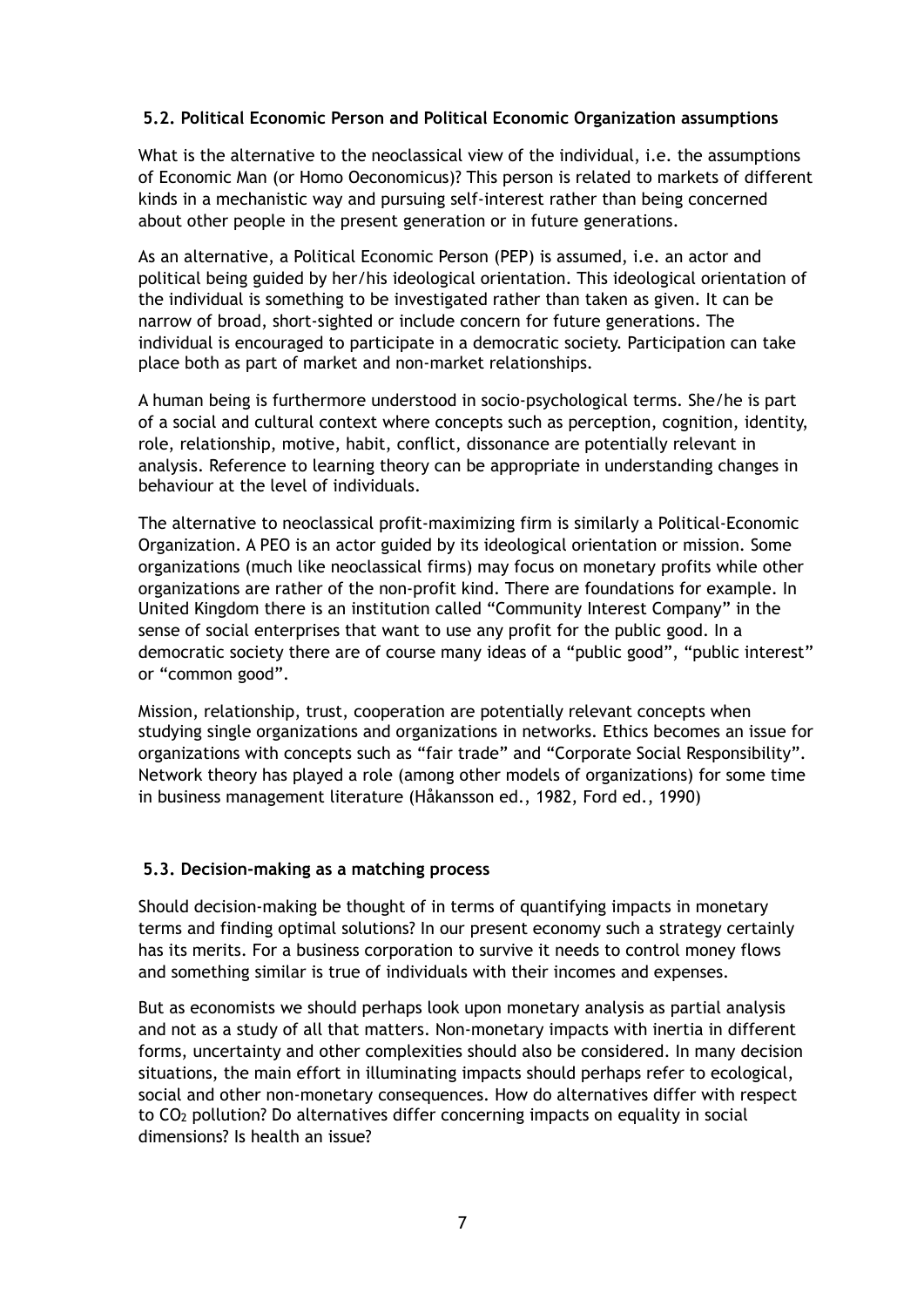Impacts can certainly sometimes be quantified in non-monetary dimensions. But one should also open the door for impacts described in verbal terms or as images. When buying a flat or house, the monetary cost for a certain number of square meters is not all that matters. Structural aspects of the flat, its colours, its surroundings in terms of availability of shops, cafés etc. are probably also important for the potential buyer.

The decision itself can be looked upon as a "matching" process between the ideological orientation of an actor as PEP on the one hand and the impact profile in multidimensional terms of each alternative considered on the other hand. In some situations it is easy to find a good fit between ideological orientation and one of the alternatives considered; in other situations no alternative may appear acceptable.

Rather than referring to a "matching" process, we can think in terms of "appropriateness" in the sense that an actor is searching for an alternative that is judged appropriate in relation to desires and resources being part of her position and ideological orientation. Since our interest here is on a digital economy, "pattern recognition" also appears as a useful term. On the one hand we have the decisionmaker with her/his desired pattern of outcomes, on the other hand alternatives with their expected patterns of impact.

It should be observed that the idea of matching is still relevant in situations where the ideological orientation of a decision-maker, as well as expected impact profiles of specific alternatives, are fragmented and uncertain

#### **5.4. Markets where trust, cooperation and networks play a role**

Are neoclassical explanations in terms of supply and demand enough to understand markets? Should individuals as actors privately or as actors in firms (or other organizations) be understood in mechanistic terms, much like molecules or billiard balls (Clark, 2002, p.6-8), or do we need alternative or complementary explanations?

It is here suggested that market actors alternatively can be understood in terms of PEPand PEO-assumptions where decisions about market transactions are perceived in terms of matching ideological orientation and expected impact profile. An actor's relationships with other actors in terms of trust and networks become important. Suppliers and customers may engage in a social relation where actor A bothers about the impacts of a trade relationship on actor B and vice versa. They can furthermore act together and be part of a network that competes with another network of business or non-business actors.

PEP and PEO-assumptions also opens the door for ideological and ethical considerations in other respects such as certification schemes (that claim compatibility with sustainability), "fair trade" schemes and Corporate Social Responsibility (CSR). It is possible that even cognitive commitments to neoclassical theory and neoliberalism become open to dialogue.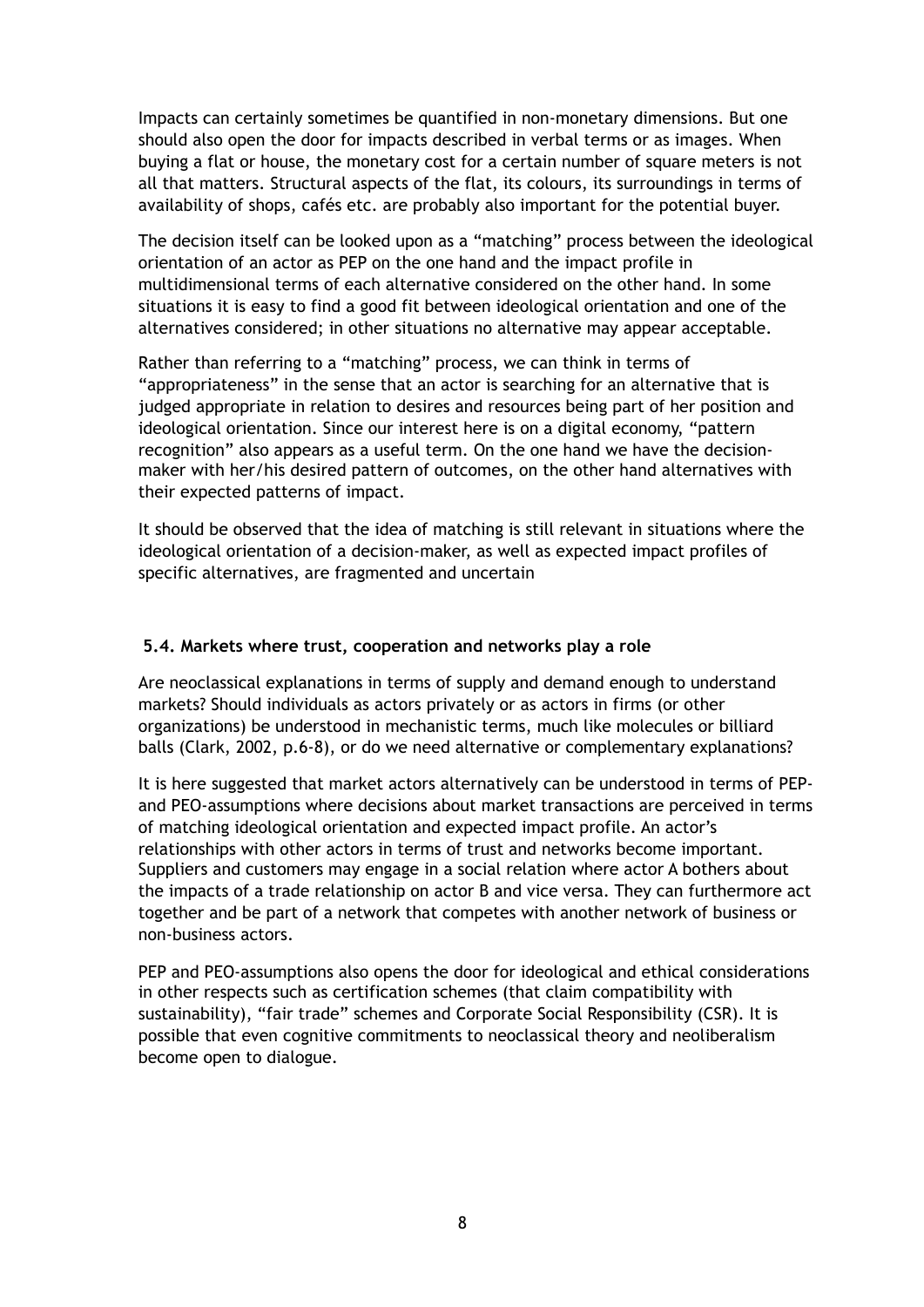#### **5.5. Assessment of public projects. From CBA to Positional Analysis**

When preparing investments in infrastructure, such as roads or energy systems, neoclassical textbooks still recommend Cost-Benefit Analysis (CBA) of a particular kind. This is an analysis of costs and benefits in monetary terms built on a market ideology close to the one of the GDP-concept and ideas of progress in terms of "economic growth".

Again our alternative conception of evaluation of investment projects goes back to the definition of economics as "multidimensional management of limited resources in a democratic society" and the PEP- and PEO-assumptions with decisions in terms of "matching". Analysis in a democratic society needs to be more open in relation to different ideological orientations of a particular society.

The purpose of Positional Analysis (PA) is to "illuminate" an issue in a many-sided way with respect to:

- Alternatives of choice
- Impacts
- Ideological orientations

In a decision situation at the public level many interests are typically covered and the actors involved or concerned represent more ideological orientations than one. There may be single case of consensus but conflict of interest is the normal case.

The existence of more than one relevant ideological orientation suggests that analysis ends with "conditional conclusions". Ideological orientation EG (as in economic growth), leads to a specific ranking of alternatives while ideological orientation SD (as in sustainable development), may suggest a different ranking of alternatives.

Attempts to clarify ideological orientations will sometimes lead to dialogue and reconsideration of positions among decision makers for example in a political assembly. It can also increase the chances of minority views of being taken seriously into account.

PA is described and discussed at other places (Brown et al., 2017). Only the name of the approach will here be further commented upon. "Position" refers to the state, stock or status of an object of description at a point in time. Impacts can be monetary or non-monetary in kind and they can refer to periods of time as flows or points in time as positions (Table 1).

|                 |      | Flows   Position<br>S |
|-----------------|------|-----------------------|
| Monetary        | ʻa'  | ʻb'                   |
| Non-<br>monetar | 'ن ' | 'ሰ'                   |

**Table 1.** A classification of impacts in economic analysis.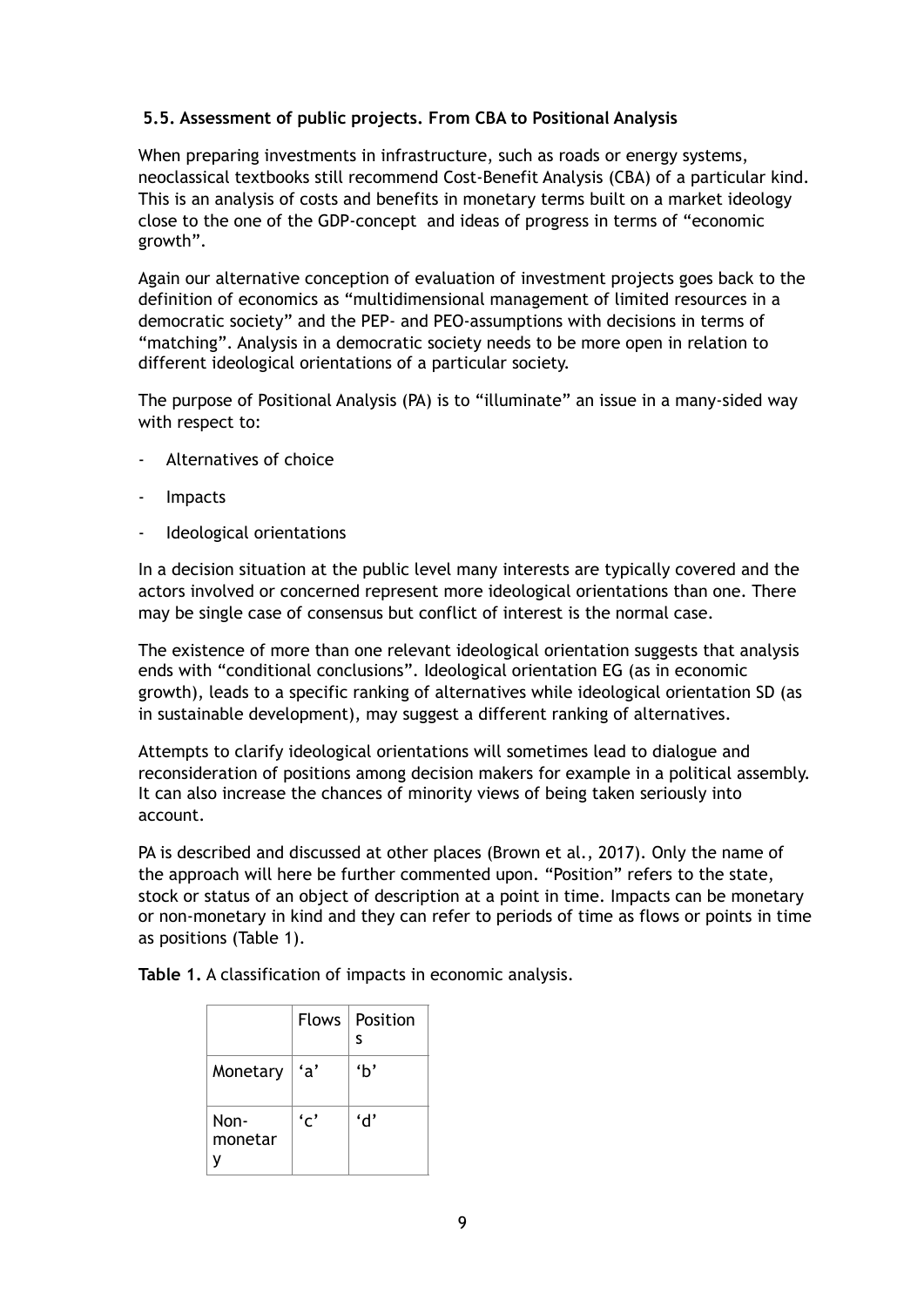While not denying the importance of monetary or financial impacts, PA points in the direction of upgrading non-monetary impacts, and changes in positional terms in particular. Instead of the "trade-off" philosophy in monetary terms of CBA, we need to focus on issues of inertia in various non-monetary dimensions. Are impacts of road construction at a particular place easily reversible or not? Do alternatives differ with respect to irreversible  $CO<sub>2</sub>$  pollution? A decision today is related to future decisions in a multiple stage process which can be illustrated in the form of decision-trees of a particular kind (Söderbaum in Brown, et al., 2017 p.33-36, Söderbaum, 2018, p. 35-40).

It should finally be made clear that choosing PA rather than CBA is not only a matter of science or technicalities. It is an ideological option. For nations that claim to work for sustainable development by respecting the 17 SDGs or in other ways, the choice should be easy. Many-sidedness in terms of ideological orientations, alternatives and impacts – and thereby compatibility with democracy – should speak for PA.

#### 6. **Will ecological economics be helpful in understanding and dealing with digital challenges?**

The expansion of the digital industry with different forms of digital services is influencing many of our activities and life in general. Life has become easier in some ways but the expansion nationally and globally has not been without problems. The expansion of the digital economy has happened in a period where neoclassical economics and neoliberalism has been dominant in many countries. An institutional framework encouraging business expansion and economic growth has been in place and business corporations have grasped the opportunities. Profit-maximization with limited concern for other values has been perceived as legitimate.

For many decades sustainable development has emerged as an issue with the UN SDGs and other manifestations. Focus on business profits and economic growth is increasingly questioned. We need to broaden our perspectives. Computers may be helpful for example in making marketing efforts of business corporations more efficient. Information is stored about the preferences of specific consumers. But SD tells us that sales cannot expand for ever. Rather the mining of rare materials and the levels of  $CO<sub>2</sub>$ and other pollutants should be reduced. This suggests that marketing textbooks in business management education need to be rewritten, a process that at best is in its initial stages.

We are getting closer to a "surveillance society" threatening privacy. Security issues at different levels have to be seriously considered. Democracy can be influenced positively and negatively. Intervention in democratic processes from illegitimate sources is a possibility. When studying specific industries, such as the digital industry or the oil industry, ecological economics as outlined in this paper can hopefully be of help. And some of the problems identified concerning the digital industry are shared with other industries.

Democracy has been suggested as an essential part of society and even as a component in defining economics. We should not be afraid of asking questions and raising issues even when they go against majority opinion. My conclusions are as follows: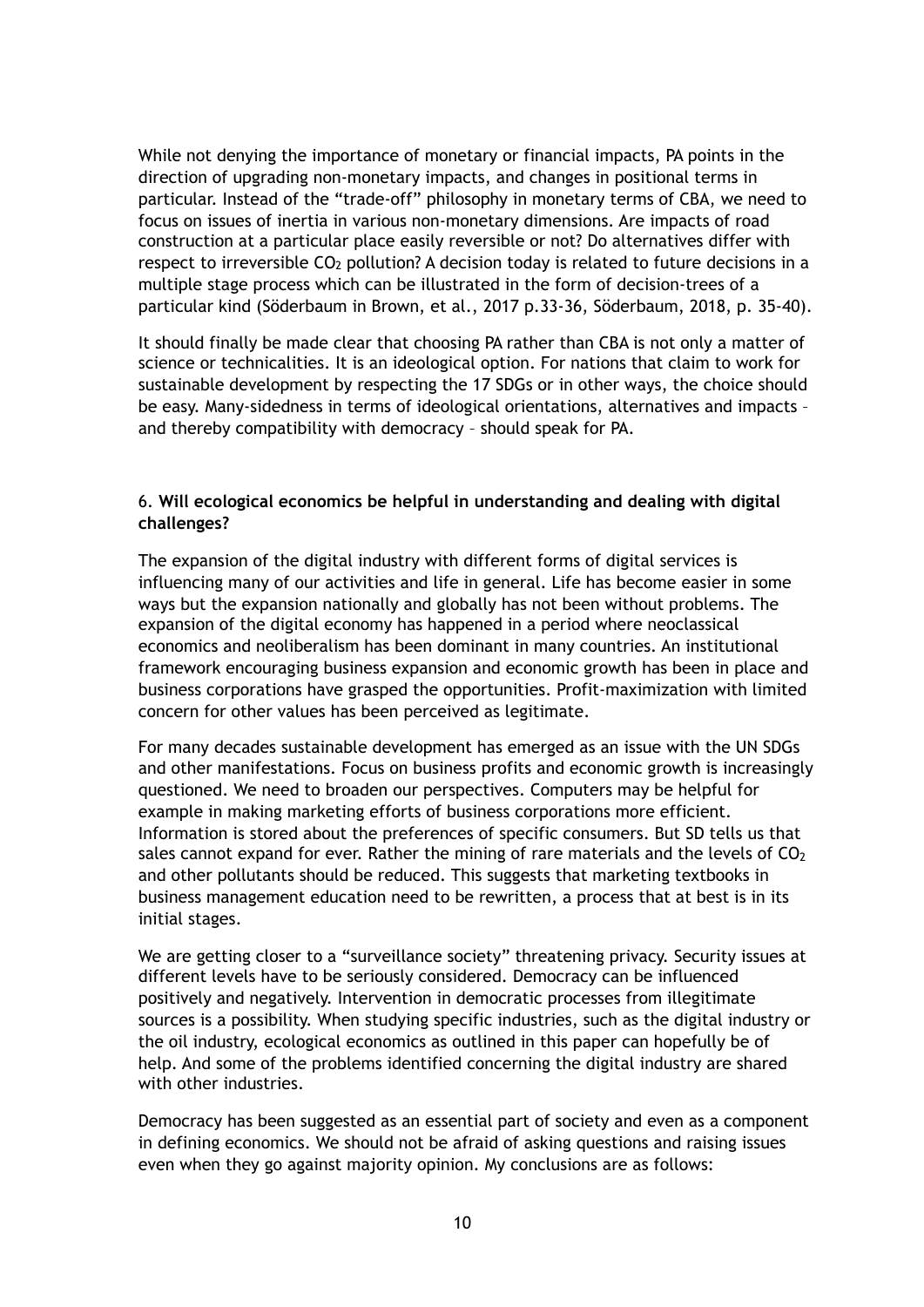- Economics plays an essential role in governing our societies. The monopoly of neoclassical economics has become a barrier not only for competing perspectives in economics but also for attempts to deal with the challenge of sustainable development
- University Departments of Economics and of Business Management have to become pluralistic in the sense that different paradigms and ideological orientations are represented.
- The joint stock company or the Limited Liability Corporation was constructed for specific purposes at a time where the context differed considerably from the present situation. The one-dimensional pursuit of profits (in the interest of shareholders) appears today to be incompatible with SD as a multidimensional idea of progress. The joint stock company may therefore be miss-constructed in relation to present needs. New ways of institutionally and legally framing organizations need to be considered.

#### **References:**

Brown, Judy, Peter Söderbaum and Malgorzata Dereniowska, 2017. Positional Analysis for Sustainable Development. Reconsidering Policy, Economics and Accounting. Routledge, London.

Clark, Mary E., 2002. In search of Human Nature. Routledge, London.

Connnolly, William E. 1993. The Terms of Political Discourse, (third edition). Blackwell, Oxford.

Costanza, Robert, 1991. Ecological Economics. The Science and Management of Sustainability. Columbia University Press, New York.

Von Egan-Krieger, Tanja, 2014. Die Illusion wertfreier Ökonomi. Eine Untersuchung der Normativität heterodoxer Theorien. Campus Verlag, Frankfurt.

Ford, David, 1990. Understanding Business Markets. Interaction, Relationships, Networks. Academic Press, Ltd, London.

Georgescu-Roegan, Nicholas, 1971. Entropy Law and the Economic Process. Harvard University Press, Camridge Mass.

Håkansson, Håkan ed., 1982. International Marketing and Purchasing of Industrial Goods. An Interaction Approach. John Wiley, Chichester.

Kapp, K. William, 1971 (1950), The Social Costs of Private Enterprise. Schocken Books, New York.

Kuhn, Thomas S., 1970. The Structure of Scientific Revolutions (second edition). University of Chicago Press, Chicago.

Mankiw, N. Gregory and Mark P. Taylor, 2011. Economics (Second edition). CENGAGE Learning EMEA, Andover, UK.